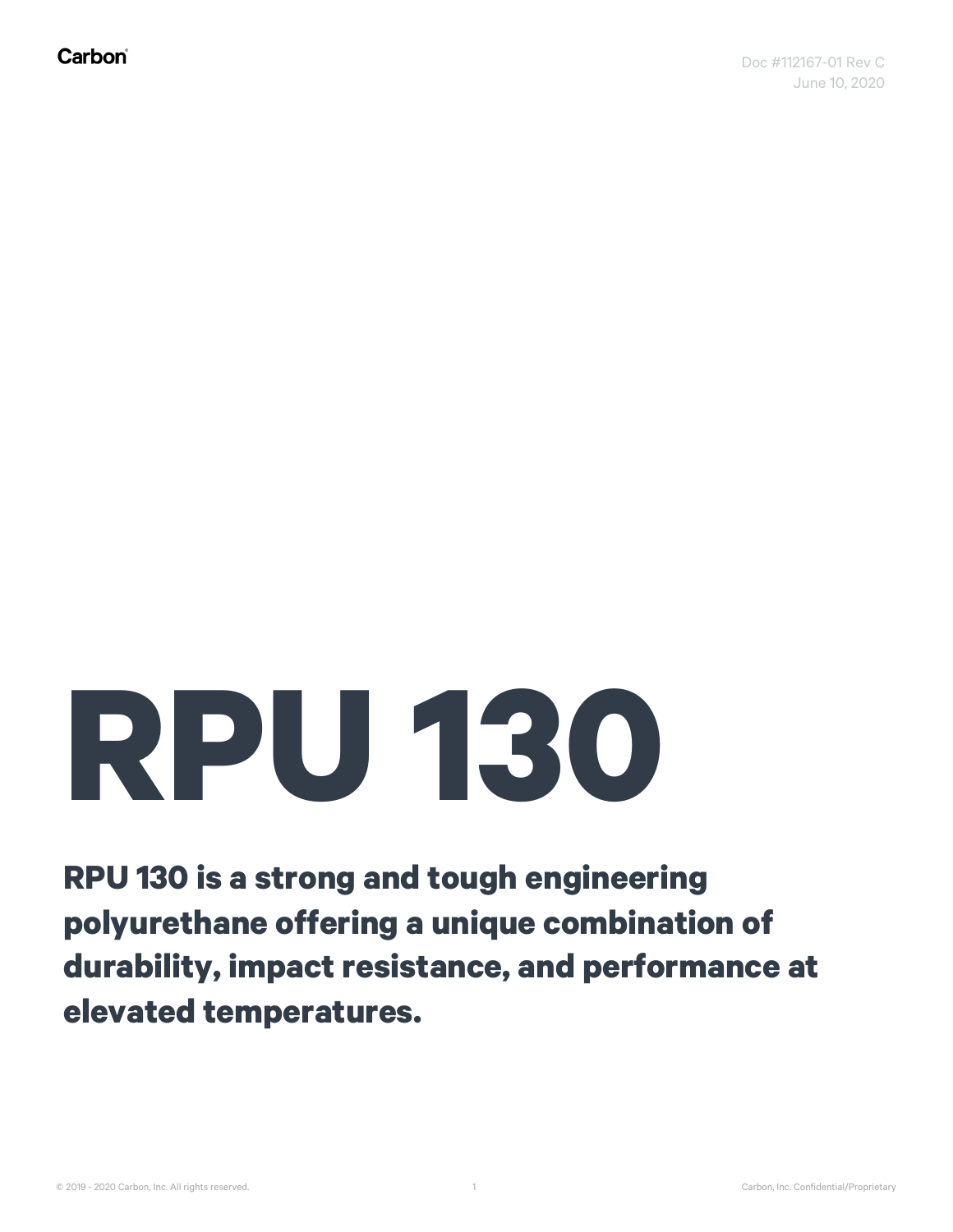#### Carbon

| <b>Tensile Properties</b><br>ASTM D638, Type I, 50 mm/min | <b>Metric</b> | <b>US</b> |
|-----------------------------------------------------------|---------------|-----------|
| Tensile Modulus                                           | 1000 MPa      | 145 ksi   |
| Yield Strength                                            | 25 MPa        | 4 ksi     |
| Strain at Yield                                           | 10%           | 10%       |
| Ultimate Tensile Strength                                 | 35 MPa        | 5 ksi     |
| Elongation at Break                                       | 100%          | 100%      |

| <b>Tensile Properties</b><br>ASTM D638, Type V, 10 mm/min | <b>Metric</b> | <b>US</b> |
|-----------------------------------------------------------|---------------|-----------|
| Tensile Modulus                                           | 900 MPa       | 130 ksi   |
| Yield Strength                                            | 25 MPa        | 4 ksi     |
| Strain at Yield                                           | 10%           | 10%       |
| Ultimate Tensile Strength                                 | 35 MPa        | 5 ksi     |
| Elongation at Break                                       | 100%          | 100%      |

| <b>Flexural Properties</b><br>ASTM D790-B | <b>Metric</b> | <b>US</b> |
|-------------------------------------------|---------------|-----------|
| Flexural Stress at 5% strain              | 35 MPa        | 5 ksi     |
| Flexural Modulus (Chord, 0.5-1%)          | 900 MPa       | 130 ksi   |

| <b>Impact Properties</b>                       | <b>Metric</b>       | <b>US</b>                               |
|------------------------------------------------|---------------------|-----------------------------------------|
| Gardner Impact, ASTM D5420                     | $> 30 \text{ J}$    | $>$ 22 ft-lb                            |
| Notched Charpy (Machined Notch), ISO 179-1/1eA | $10 \text{ kJ/m}^2$ | 4.8 ft- $\frac{1}{2}$ h/in <sup>2</sup> |
| Notched Izod (Machined Notch), ASTM D256       | 75 J/m              | $1.4$ ft- $lb/in$                       |

| <b>Thermal Properties</b>                                  | <b>Metric</b> | <b>US</b> |
|------------------------------------------------------------|---------------|-----------|
| Heat Deflection Temperature at 0.455 MPa/66 psi, ASTM D648 | 120 °C        | 250 °F    |
| Heat Deflection Temperature at 1.82 MPa/264 psi, ASTM D648 | 55 °C         | 130 °F    |

The information in this document includes values derived from printing various parts, reflects an approximation of the mean value of a range of values, and is intended for reference and comparison purposes only. This information should not be used for testing, design specification or quality control purposes. End-use material performance can be impacted by, but not limited to, design, processing, color treatment, operating and end-use conditions, test conditions, etc. Actual values will vary with build conditions. In addition, product specifications are subject to change without notice.

This information and Carbon's technical advice are given to you in good faith but without warranty. The application, use and processing of these and other Carbon products by you are beyond Carbon's control and, therefore, entirely your own responsibility. Carbon products are only to be used by you, subject to the terms of the written agreement by and between you and Carbon.

You are responsible for determining that the Carbon material is safe, lawful, and technically suitable for the intended application, as well as for identifying the proper disposal (or recycling) method consistent with applicable environmental laws and regulations. CARBON MAKES NO WARRANTIES OF ANY KIND, EXPRESSED OR IMPLIED, INCLUDING, BUT NOT LIMITED TO, THE WARRANTIES OF MERCHANTABILITY, FITNESS FOR A PARTICULAR USE, OR NON-INFRINGEMENT. Further, it is expressly understood and agreed that you assume and hereby expressly release Carbon from all liability, in tort, contract or otherwise, incurred in connection with the use of Carbon products, technical assistance and information. No license with respect to any intellectual property is implied.

Parts were processed using an M series printer and a Smart Part Washer with DPM as the solvent.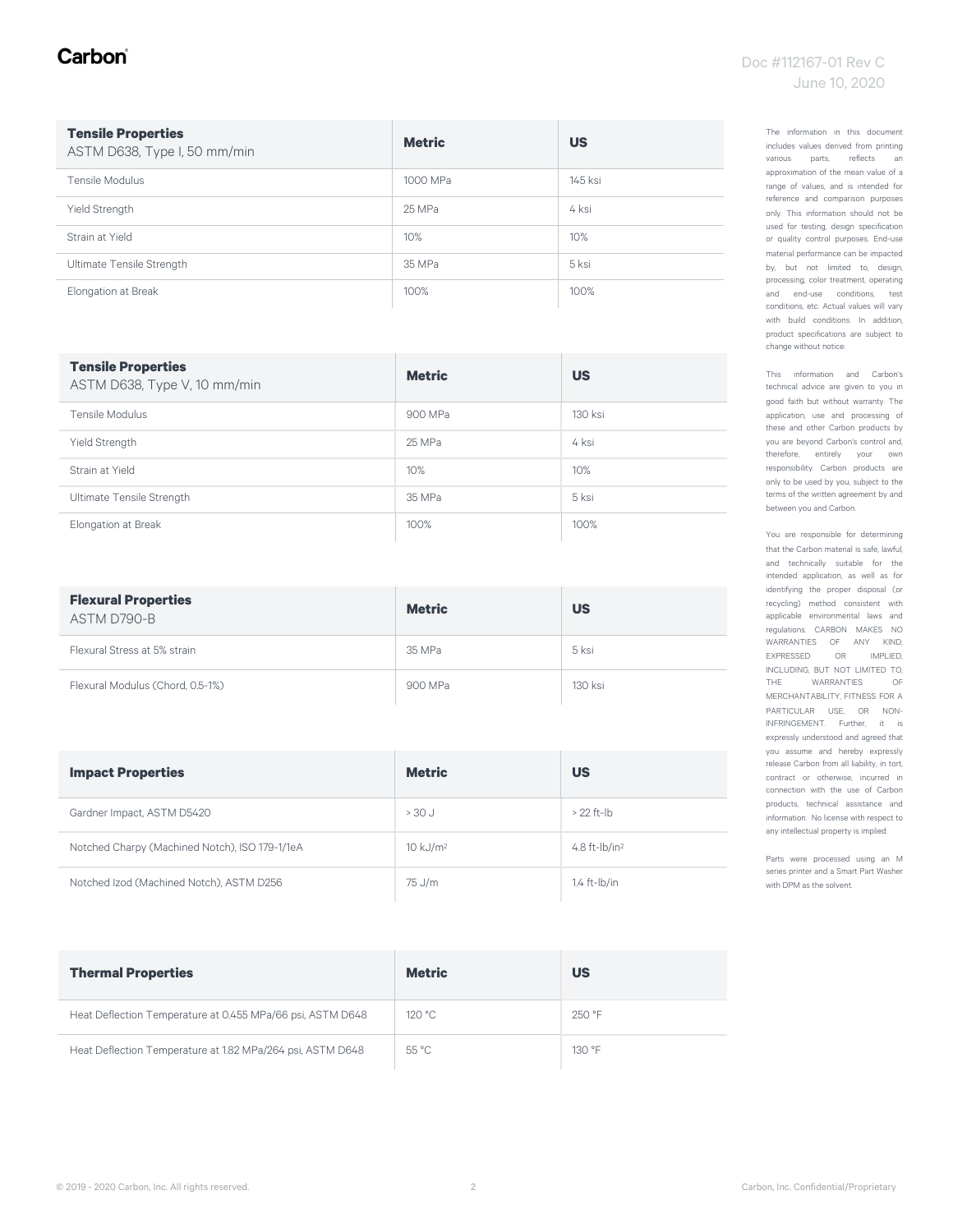#### Carbon

| <b>General Properties</b>                            |                          |
|------------------------------------------------------|--------------------------|
| Hardness, ASTM D2240                                 | 77. Shore D              |
| Density, ASTM D792                                   | 1.07 g/cm <sup>3</sup>   |
| Density (liquid resin)                               | $1.03$ g/cm <sup>3</sup> |
| Taber Abrasion, ASTM D4060, CS-17, 1 kg, 100% vacuum | 10 mg / 1000 cycles      |
| Water Absorption, Short Term (24 hours) ASTM D570    | < 2%                     |
| Water Absorption, Long Term (14 days) ASTM D570      | 5%                       |

The information in this document includes values derived from printing various parts, reflects an approximation of the mean value of a range of values, and is intended for reference and comparison purposes only. This information should not be used for testing, design specification or quality control purposes. End-use material performance can be impacted by, but not limited to, design, processing, color treatment, operating and end-use conditions, test conditions, etc. Actual values will vary with build conditions. In addition, product specifications are subject to change without notice.

This information and Carbon's technical advice are given to you in good faith but without warranty. The application, use and processing of these and other Carbon products by you are beyond Carbon's control and, therefore, entirely your own responsibility. Carbon products are only to be used by you, subject to the terms of the written agreement by and between you and Carbon.

You are responsible for determining that the Carbon material is safe, lawful, and technically suitable for the intended application, as well as for identifying the proper disposal (or recycling) method consistent with applicable environmental laws and regulations. CARBON MAKES NO WARRANTIES OF ANY KIND, EXPRESSED OR IMPLIED, INCLUDING, BUT NOT LIMITED TO, THE WARRANTIES OF MERCHANTABILITY, FITNESS FOR A PARTICULAR USE, OR NON-INFRINGEMENT. Further, it is expressly understood and agreed that you assume and hereby expressly release Carbon from all liability, in tort, contract or otherwise, incurred in connection with the use of Carbon products, technical assistance and information. No license with respect to any intellectual property is implied.

Parts were processed using an M series printer and a Smart Part Washer with DPM as the solvent.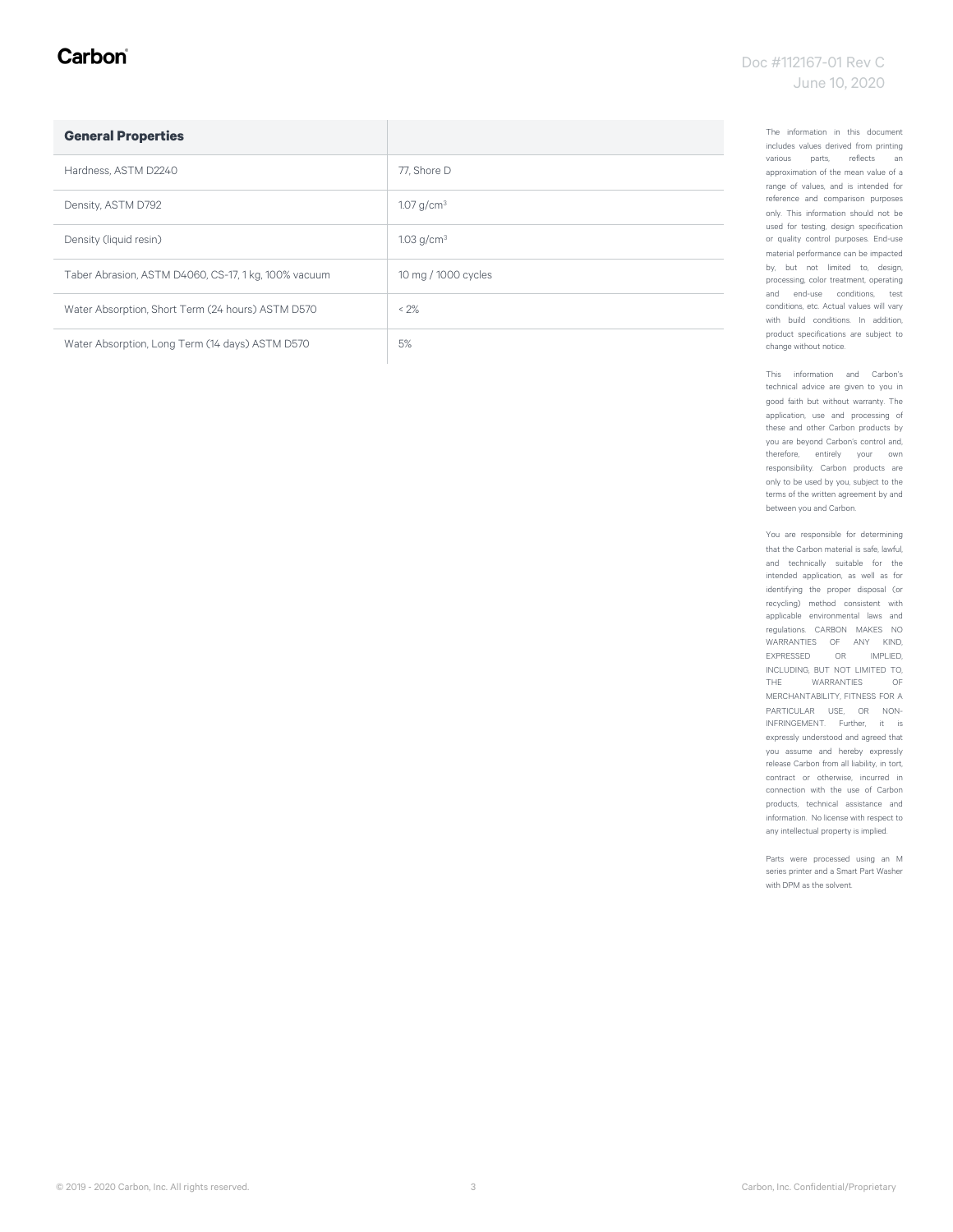Carbon®

# **RPU 130**

**Extended TDS**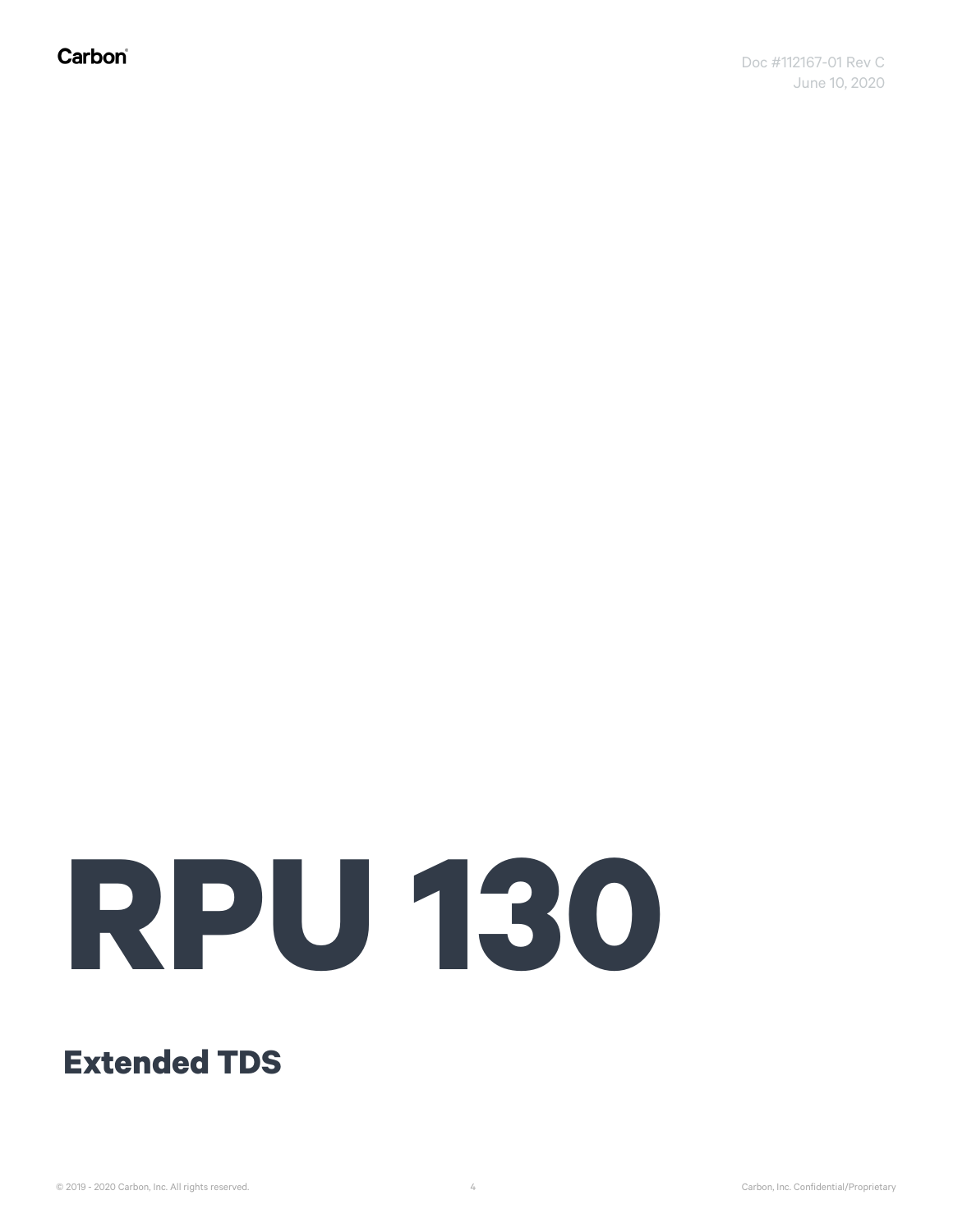## **RPU 130 Mechanical Properties**

#### **Representative Tensile Curve**

ASTM D638, Type V, 10 mm/min



#### **Typical Flex Curve**

ASTM D790-B Samples are tested to 5% extension.



© 2019 - 2020 Carbon, Inc. All rights reserved. Carbon, Inc. Confidential/Proprietary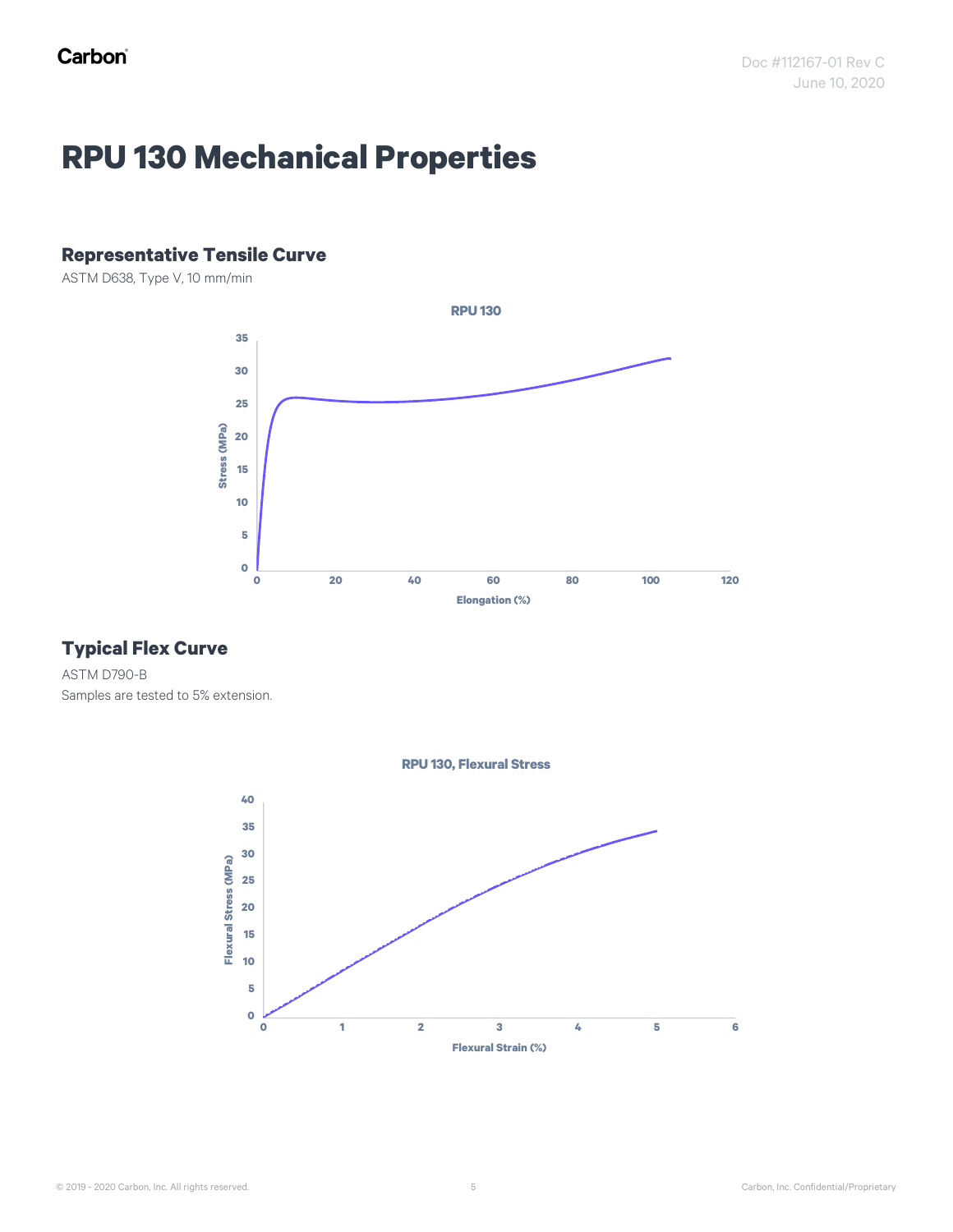### **RPU 130 Dynamic Mechanical Analysis (DMA)**

Dynamic mechanical analysis provides insight into a material's viscoelastic properties across a range of temperatures. The figure below shows a temperature ramp of RPU 130. This material exhibits two transition temperatures at 90 °C and 225 °C as<br>Disktophedia the the conclusioning file and the conclusions of the material exhibits two transitio indicated by the two peaks in the tan(d) curve. the two peaks in the t



Standard: ASTM D4065 Instrument: TA DMA Q800 DMA Mode: Tension Sample Dimensions: L=20 mm, W=10 mm, t=1 mm (rectangular block) Strain Amplitude: 0.1% (linear regime of viscoelasticity) Oscillation frequency: 1 Hz

Temperature Range: 0 ºC to 250 ºC

Ramp Rate: 1.5 ºC/min

Print Conditions: Samples were hand-wiped and not washed with solvent. The thermal cure for all materials complies with the Carbon user manual. Values may differ based on post processing conditions.

6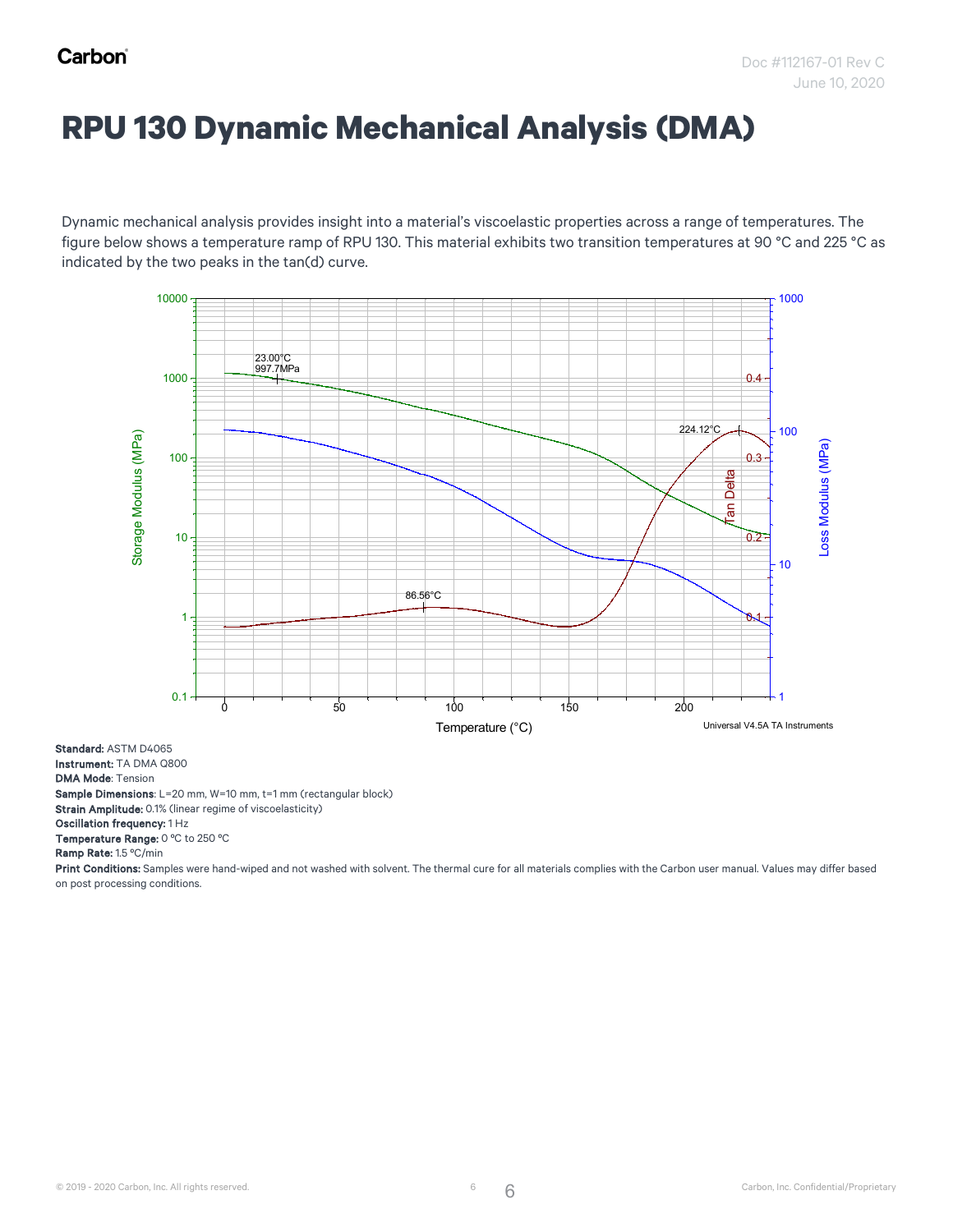#### **RPU 130 Creep Behavior**

A creep test measures a polymer's rate of deformation under constant load at a fixed temperature and is a fundamental property for materials that need to operate under load. The figure below highlights RPU 130's ability to withstand 1.8 MPa of applied load compared to RPU 70 and FPU 50 at elevated temperatures. Low creep behavior is necessary for performance and dimensional stability over time.

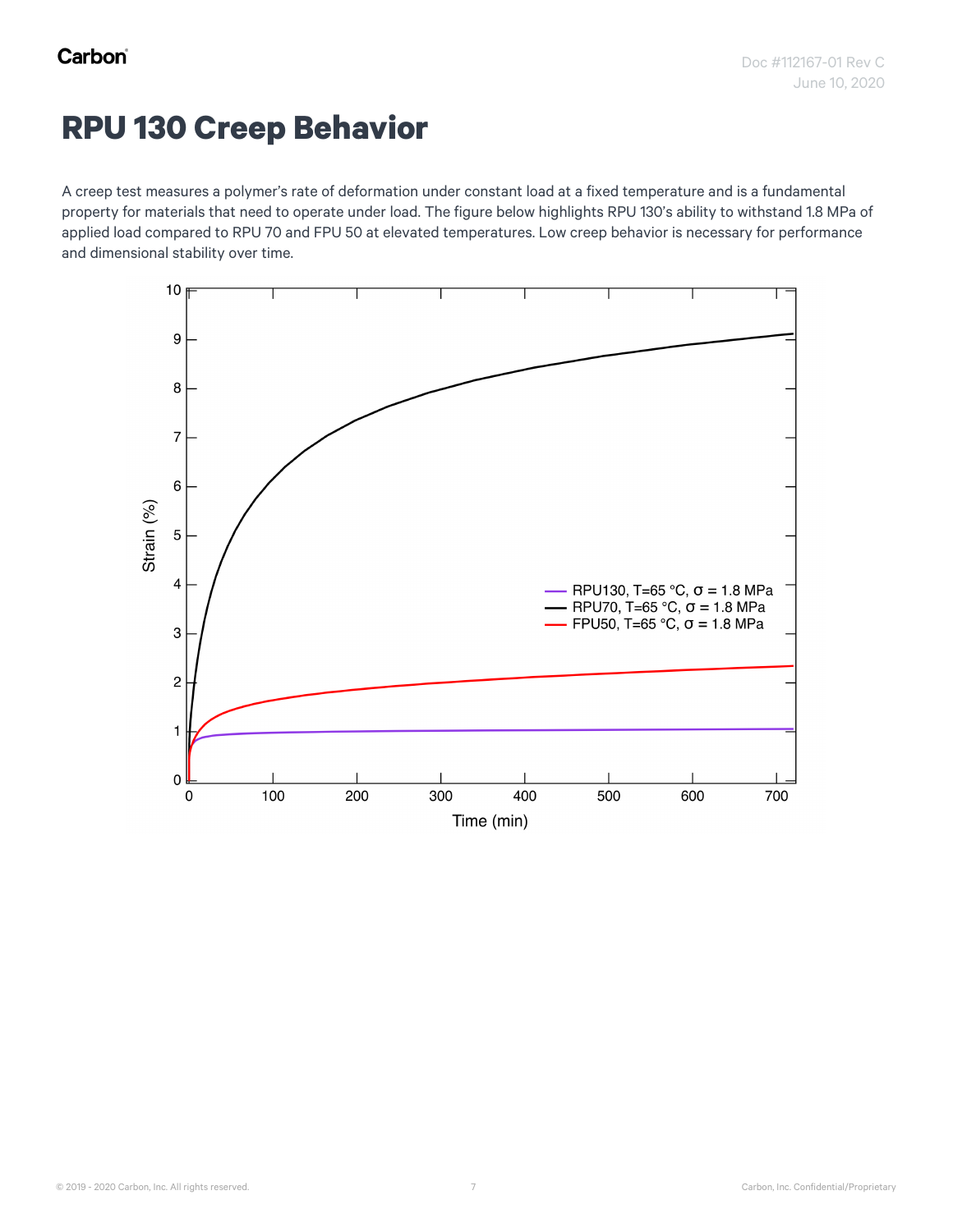## **RPU 130 Chemical Compatibility**

|                                                    | <b>Mass Gain*</b> |
|----------------------------------------------------|-------------------|
|                                                    | $(\%)$            |
| <b>Household Chemicals</b>                         |                   |
| <b>Sunscreen (Banana Boat, SPF 50)</b>             | $5 - 15%$         |
| <b>Industrial Fluids</b>                           |                   |
| <b>Engine Oil (Havoline SAE 5W-30)</b>             | < 5%              |
| <b>Transmission Fluid (Havoline Synthetic ATF)</b> | < 5%              |
| <b>Diesel (Chevron #2)</b>                         | $15 - 30%$        |

*\*Percent weight gained after one week submersion following ASTM D543. Values do not represent changes in dimension or mechanical properties.*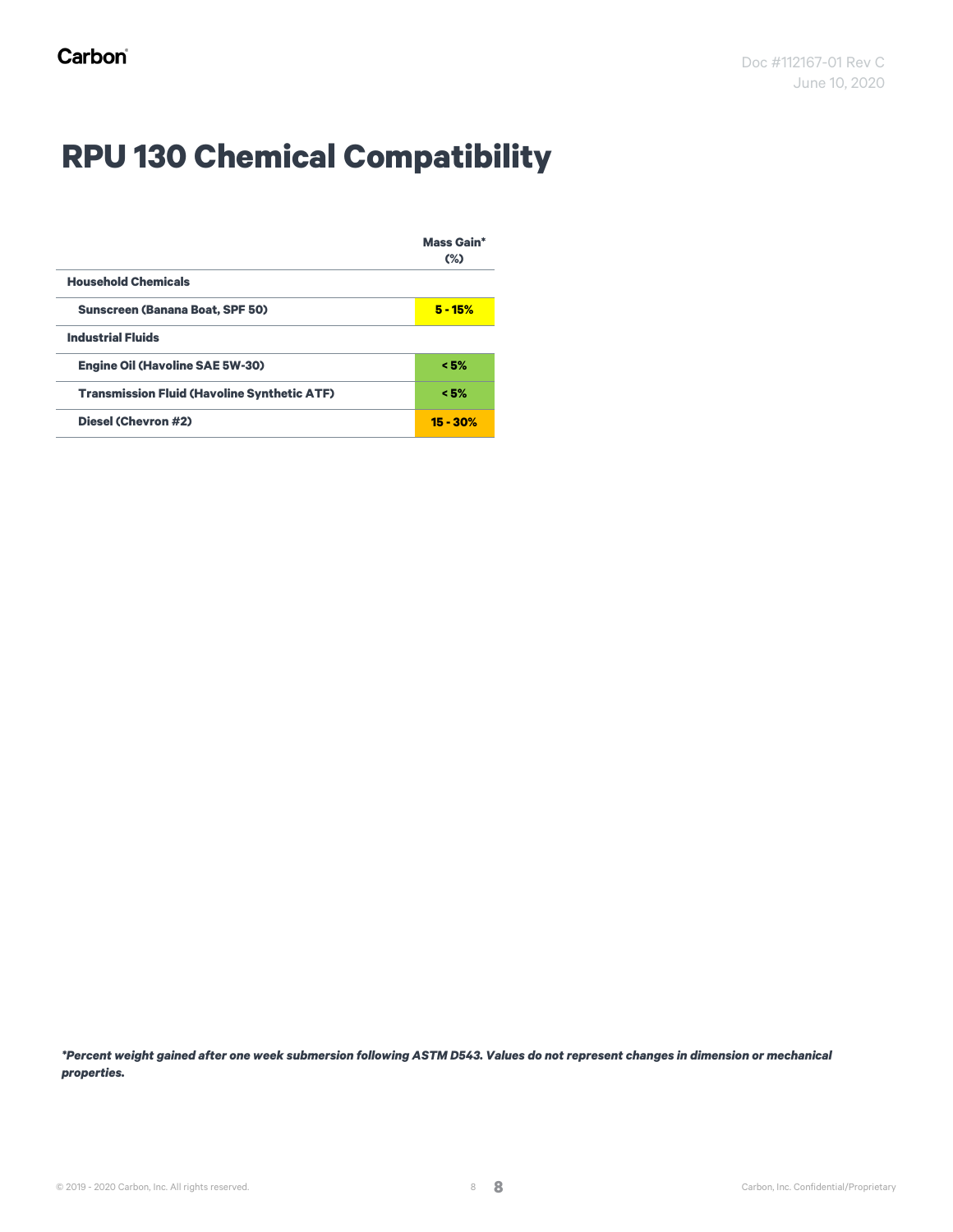## **RPU 130 UV Aging**

Natural polymer aging can occur in the presence of light, sun, and heat. Carbon evaluated the UV aging performance of RPU 130 using ASTM D4459, which is intended to simulate indoor exposure of solar radiation through glass.



ASTM D4459: Q-Sun XE-1, 0.8 W/m<sup>2</sup> at 420 nm, 55 °C ASTM D638: Type V, 10 mm/min, average values represented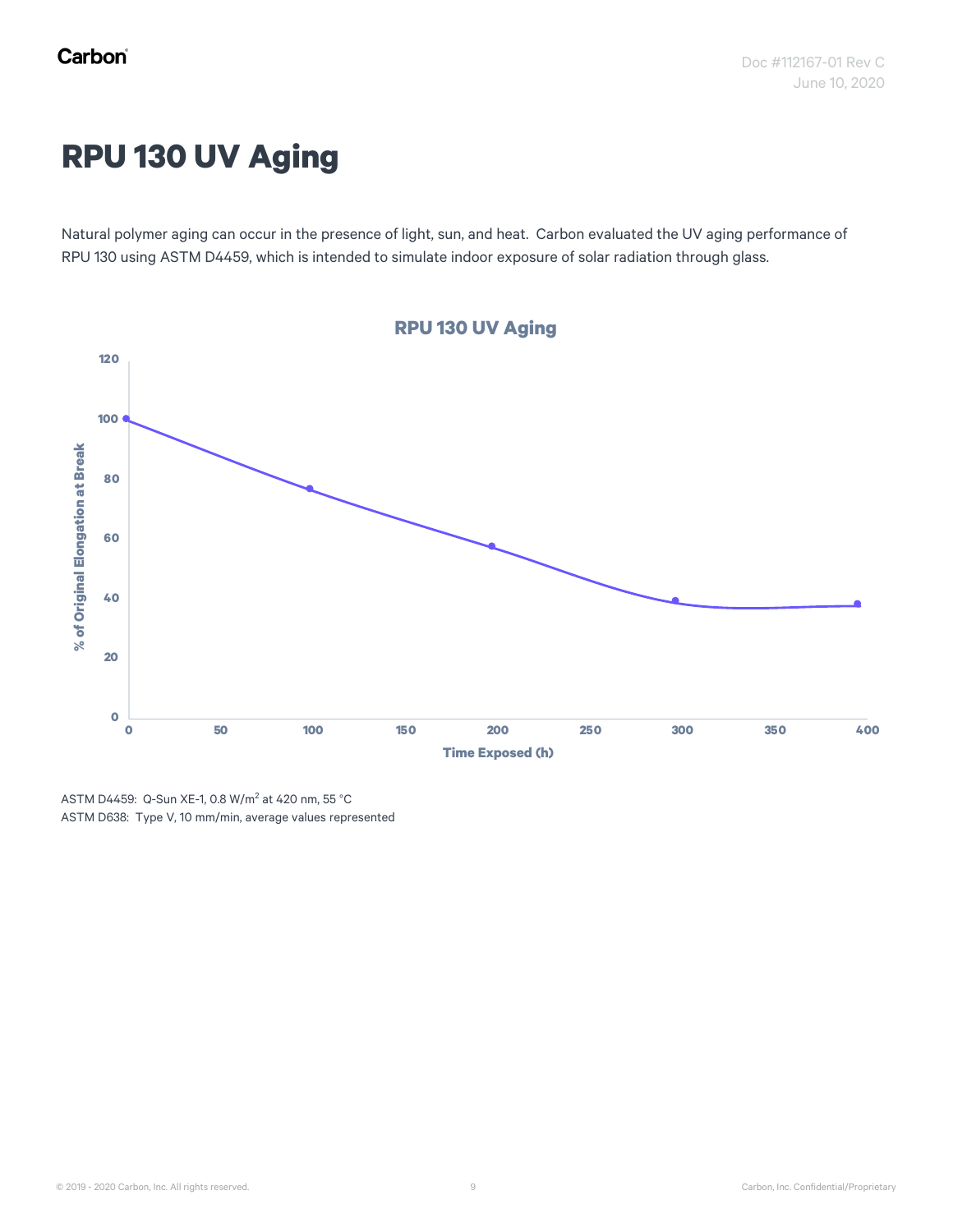## **RPU 130 UV Aging**

Natural polymer aging can occur in the presence of light, sun, and heat. Carbon evaluated the UV aging performance of RPU 130 using ASTM D4459, which is intended to simulate indoor exposure of solar radiation through glass.



ASTM D4459: Q-Sun XE-1, 0.8 W/m<sup>2</sup> at 420 nm, 55 °C ASTM D638: Type V, 10 mm/min, average values represented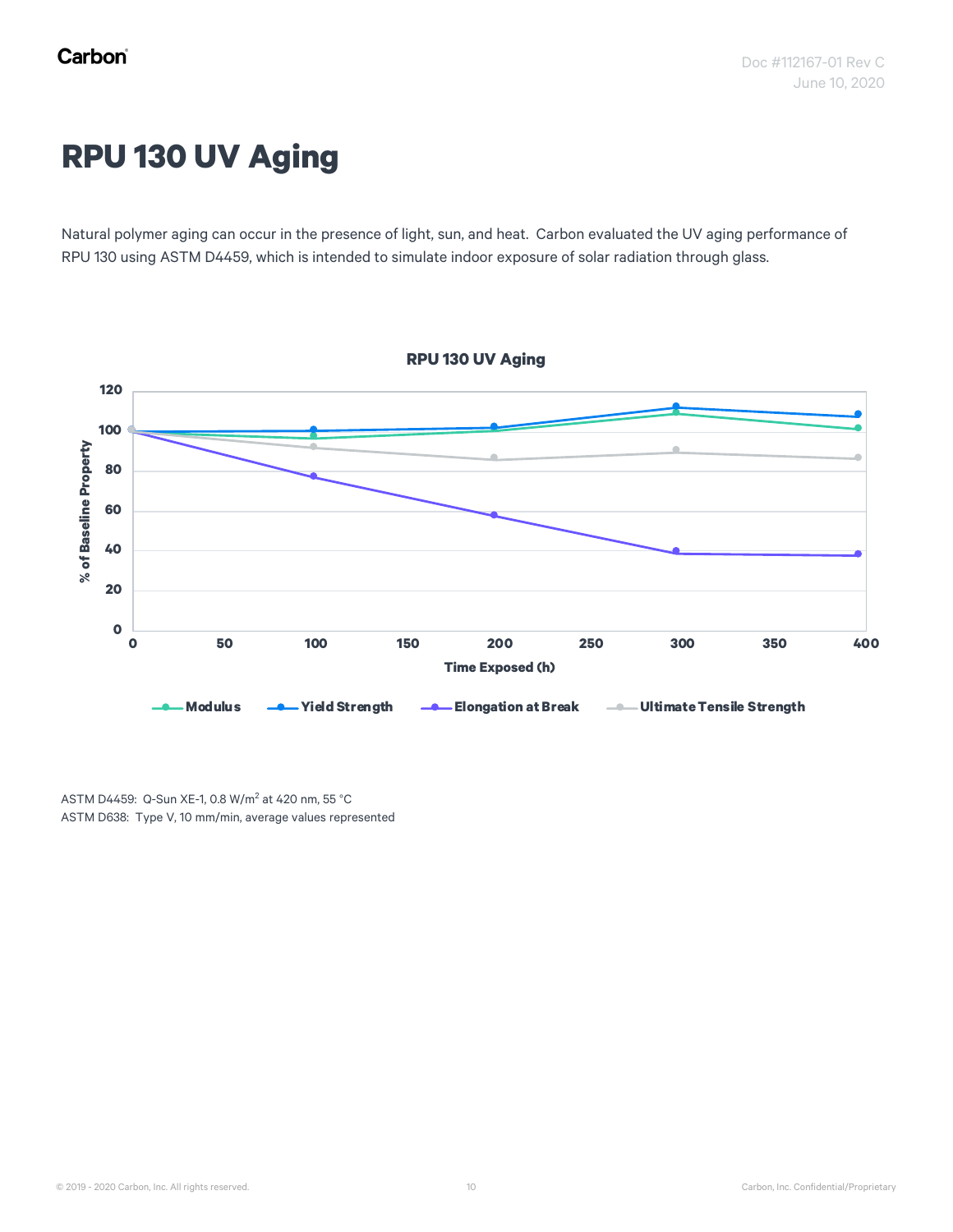## **RPU 130 Thermal Aging**

High thermal stability is an important property for high performance rigid polymers. RPU 130 offers better thermal stability compared to previous polyurethane offerings. The figures below illustrates the change in mechanical properties after thermal aging at 40 °C, 85 °C, and 105 °C.





*Figure 1: Effect of 40* °*C thermal aging on RPU 130 mechanical properties. ASTM D638, Type I, and ISO 179 notched Charpy*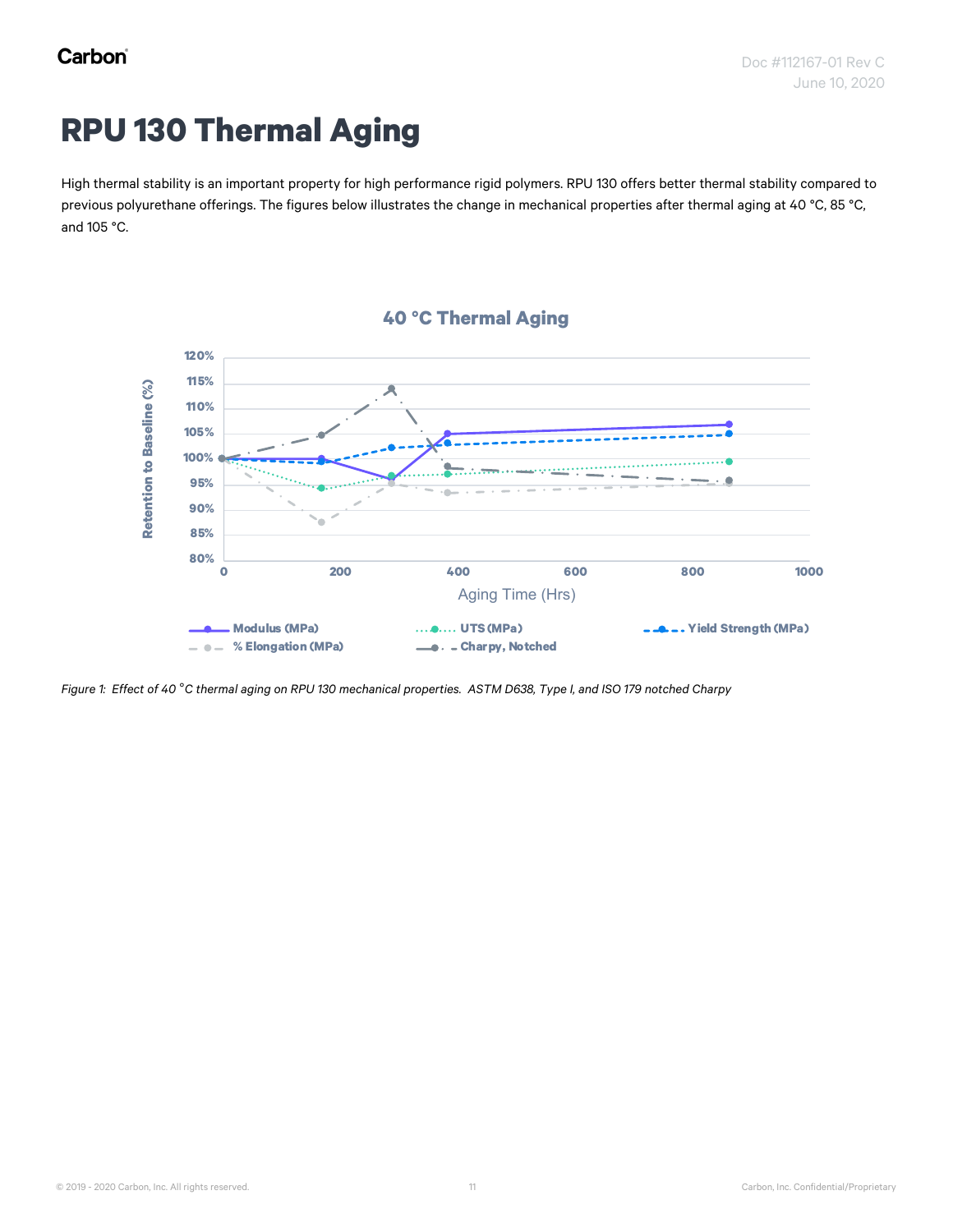#### *RPU 130 Thermal Aging cont.*



*Figure 2: Effect of 85* °*C thermal aging on RPU 130 mechanical properties. ASTM D638, Type I, and ISO 179 notched Charpy*



*Figure 3: Effect of 105* °*C thermal aging on RPU 130 mechanical properties. ASTM D638, Type I and ISO 179 notched Charpy*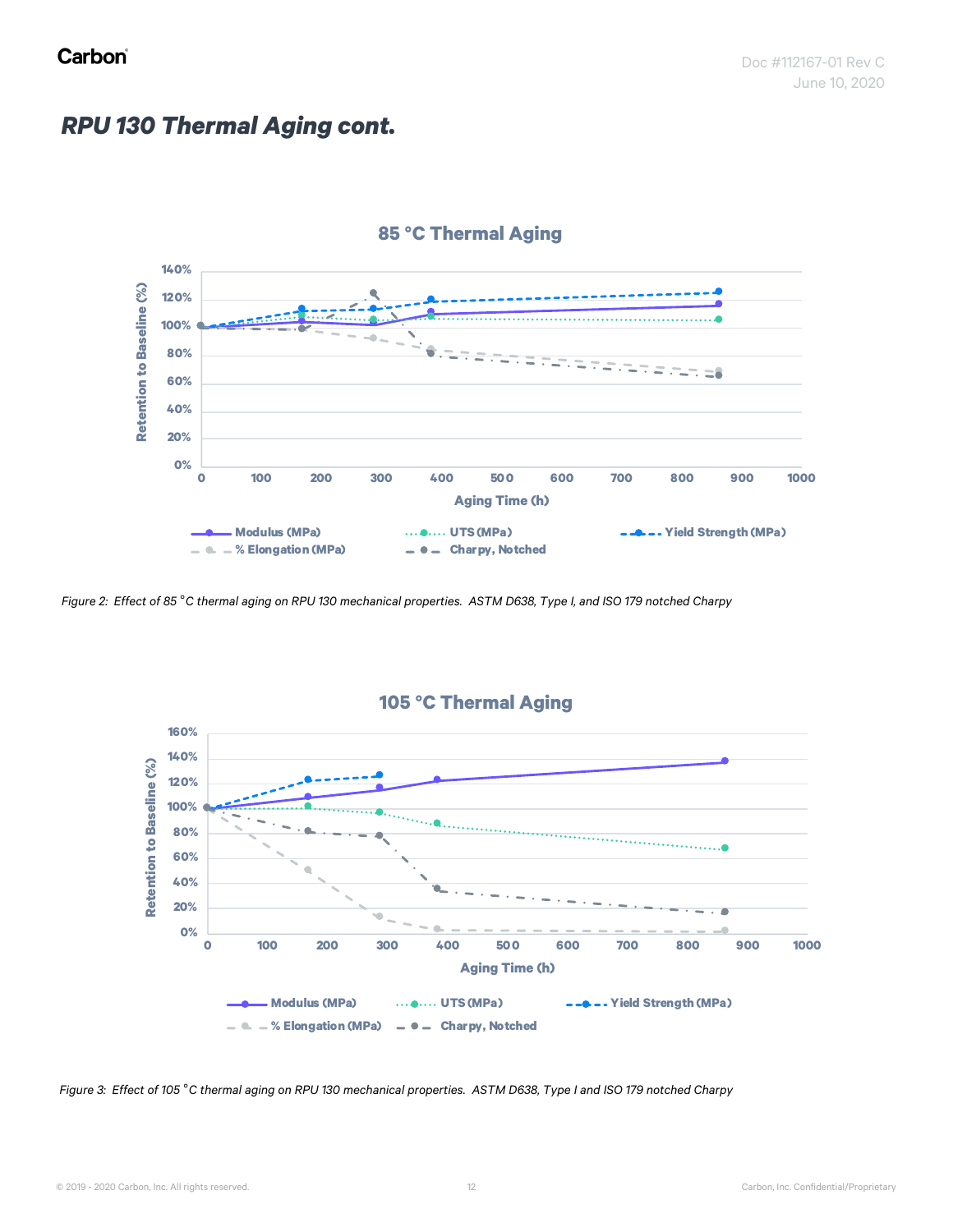### **RPU 130 Environmental Aging PV 1200**

Stability to environmental factors such as temperature and humidity is a key performance aspect for plastic materials. PV 1200, a standard developed by the Volkswagen Group to evaluate material durability, is used here as a representative climate cycling test. This standard designates one cycle to be a 720 minute period in which both temperature and humidity are varied from 80 °C/80% RH to -40 °C (Figure 1).

Carbon evaluated RPU 130 after 20 cycles per PV 1200 with the results reported in Table below. RPU 130 shows >75% retention in tensile and impact properties after this exposure.

Further testing is recommended for applications that require performance under differing environmental conditions.



Figure 1 - Test cycle for PV 1200

| Resin          | <b>Test</b>                    | Property                                | <b>Sample Size</b> | <b>Baseline RT</b> | 20 Cycles,<br><b>PV1200</b> |
|----------------|--------------------------------|-----------------------------------------|--------------------|--------------------|-----------------------------|
| <b>RPU 130</b> | Tensile<br>(ASTM D638, Type I) | Modulus (MPa)                           | $\,6$              | 1000               | 1000                        |
|                |                                | UTS (MPa)                               |                    | 30                 | 30                          |
|                |                                | Yield Strength (MPa)                    |                    | 25                 | 25                          |
|                |                                | <b>Elongation at Break</b><br>$(\%)$    |                    | 100                | 110                         |
|                | Impact                         | Charpy, Notched<br>(kJ/m <sup>2</sup> ) | 8                  | 10                 | 10 <sup>°</sup>             |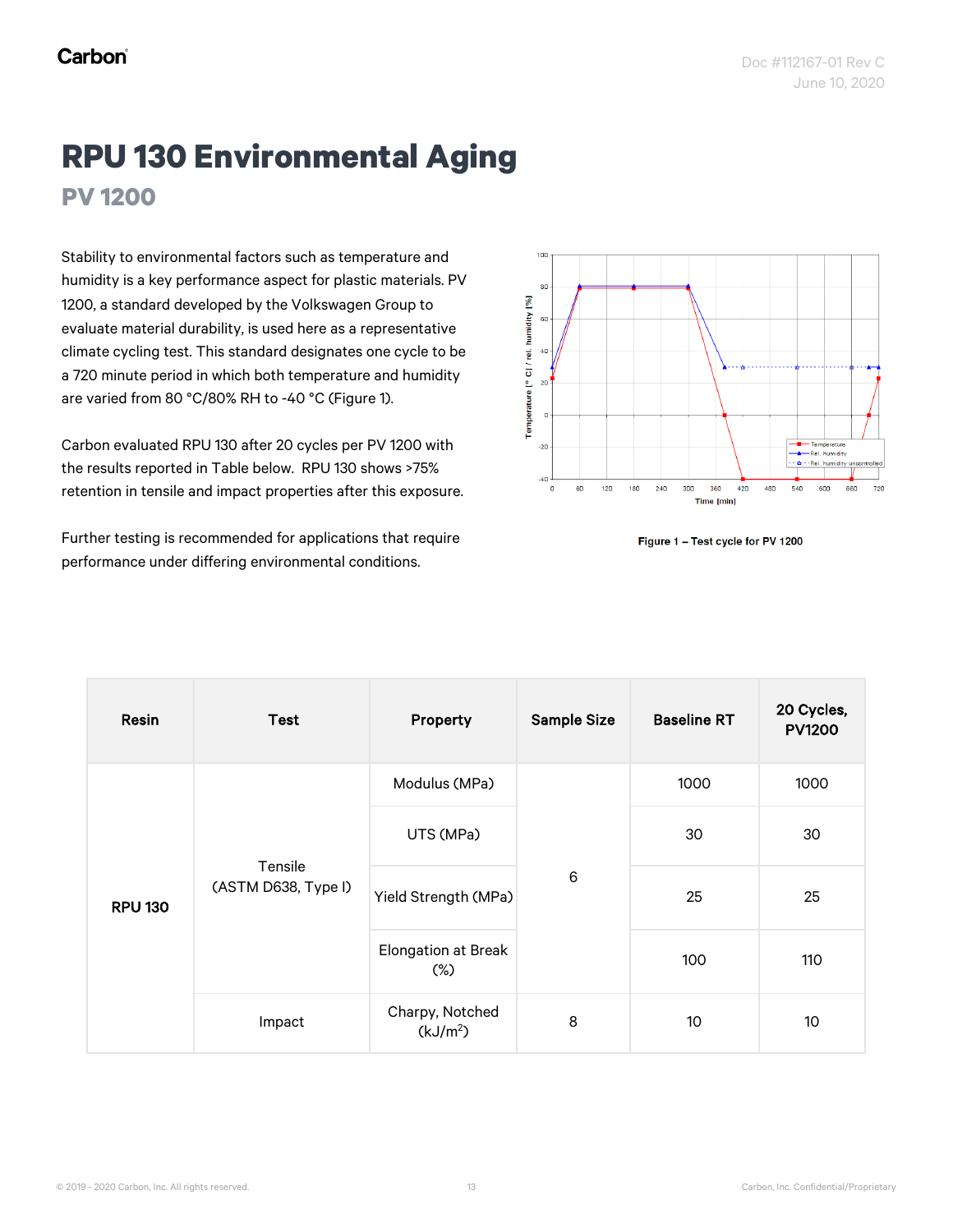## **RPU 130 Isotropy**

**Type I and Charpy bars**

Carbon's dual cure materials yield parts that have a higher degree of isotropy than other additive manufacturing materials. To highlight this, we evaluated the tensile and impact properties of RPU 130 printed in three orientations flat on the platform (x), on edge lengthwise (y), and on end (z). The tensile gage area printed in the y-orientation required additional supports to be properly adhered on the platform. All sample bars were machine notched. The table below shows the results of the tested samples in the three orientations.



|                |                                    | Property                  | <b>Orientation</b>        |      |              |
|----------------|------------------------------------|---------------------------|---------------------------|------|--------------|
|                | <b>Test</b>                        |                           | $\boldsymbol{\mathsf{X}}$ | Y    | Z (Baseline) |
| <b>RPU 130</b> | Tensile<br>(Type I,<br>ASTM D638)  | Modulus (MPa)             | 1000                      | 1000 | 1000         |
|                |                                    | UTS (MPa)                 | 30                        | 35   | 35           |
|                |                                    | Yield Strength (MPa)      | 25                        | 25   | 25           |
|                |                                    | Elongation at Break (%)   | 105                       | 110  | 100          |
|                | Charpy Impact<br>(Machine Notched) | Impact Energy ( $kJ/m2$ ) | 20                        | 30   | 10           |